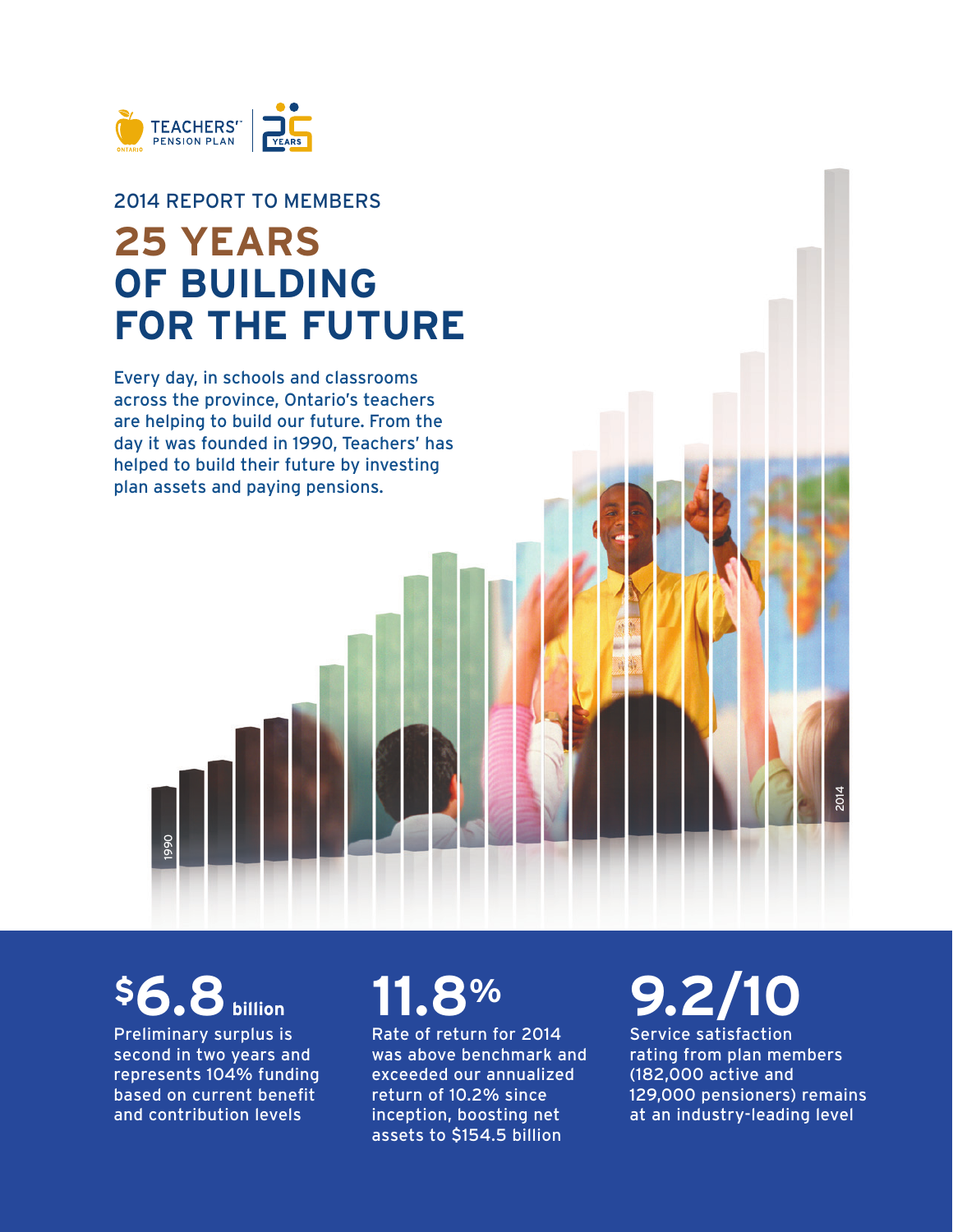### **MESSAGE FROM THE CHAIR AND CEO**

Since 1990, Teachers' has been recognized as a pension industry innovator and leader. We look forward to building on 25 years of success.

When Teachers' original board members and executives created an institution that is now respected around the world, the pressing issues were much different than they are now.

Today, your pension fund is substantially larger and more diverse than it was in 1990. Employees and plan investments are global, necessitating more resources. Technology is dramatically different. The plan serves more members, who are retiring earlier and living longer. These changes and complexities shape our discussions and strategic decisions.

The fund's net assets grew to \$154.5 billion last year, with a rate of return of 11.8%. These strong results were achieved despite a turbulent investment environment, which included low interest rates, a slide in oil prices

and resulting stock market volatility. Hats off to the investment teams for this achievement.

As of January 1, 2015, the plan had a preliminary surplus of \$6.8 billion. Credit for this goes to the plan sponsors, Ontario Teachers' Federation (OTF) and the Ontario government, for making recent contribution and benefit changes, and to plan management, for consistently posting solid investment returns. It will be up to the sponsors to determine what to do with any surplus if they decide to fle the January 1, 2015, valuation.



NET ASSETS

As at December 31 (Canadian \$ billions)

\$16.3 **billion** Investment income in 2014

**10.2%**  Annualized total return since 1990

Net assets include investment assets less investment liabilities (net investments), plus the receivable from the Province of Ontario, and other assets less other liabilities.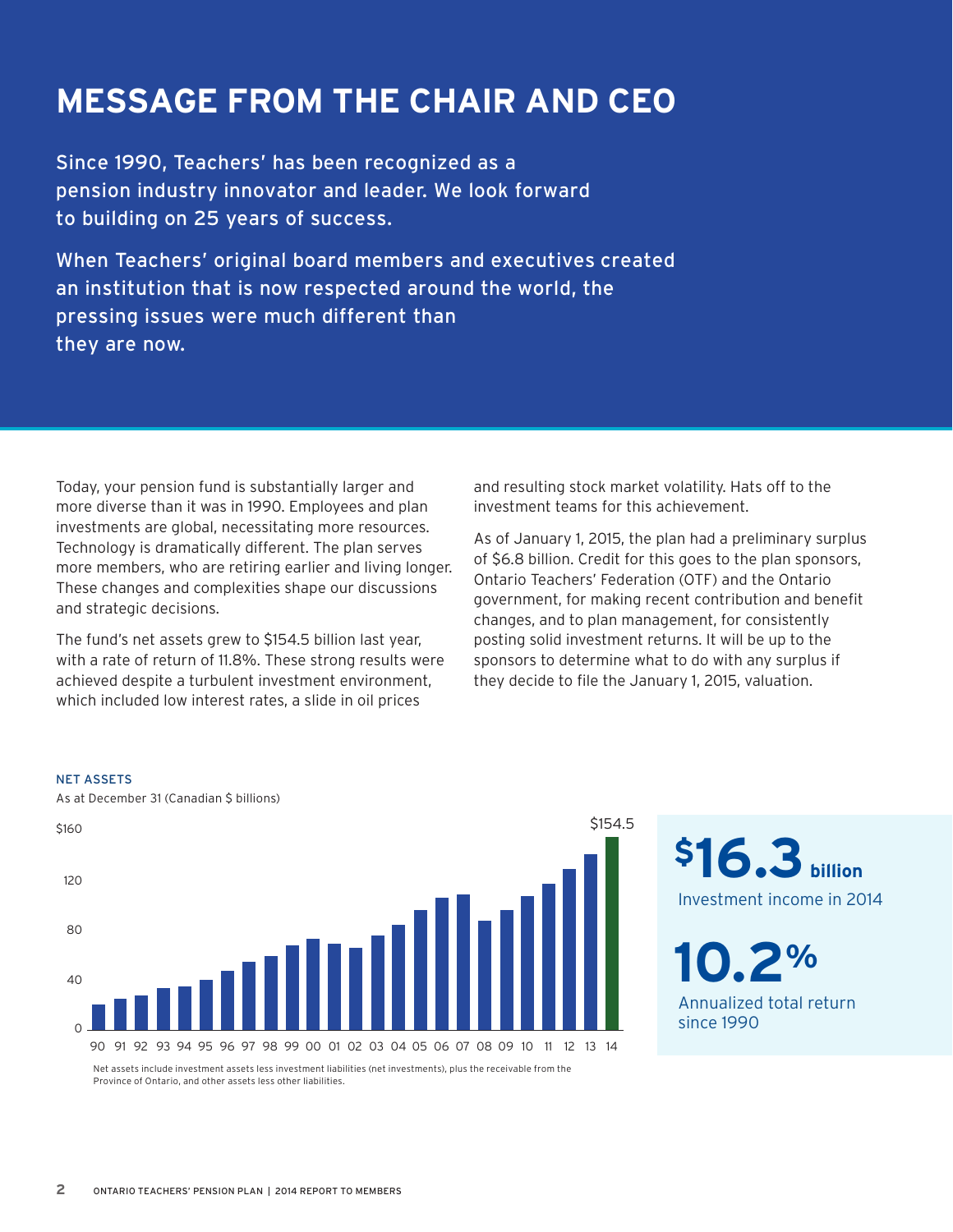"Since taking over as board chair in January, and in my previous terms as a board member, I have been immersed in the strategic and investment issues facing the Teachers' organization." Jean Turmel

Ron Mock, B.A.Sc., MBA President and Chief Executive Officer

– scores in 2014." Ron Mock "Our focus on agility, innovation and partnerships paid off with solid investment results and strong service

The sponsors' decision to adopt conditional inflation protection continues to be a prudent one. Today's low interest rates create difficult conditions for pension plans because we must set aside more money today to be able to pay defined benefit pensions tomorrow. Infation increases for pension credit earned after 2009 are conditional on the fnancial health of the plan, which provides an important tool to help manage risks. The sponsors can authorize larger inflation increases when the plan can afford it, and moderate inflation increases when the plan needs to reduce liabilities.

Our Member Services employees continue to simplify our members' experience and make it more personal, and they remain tops in their field. For the third straight year, CEM Benchmarking Inc., an independent industry benchmarking firm, ranked our service to members number one in its peer group and internationally. In regular surveys throughout 2014, our members awarded us an average 9.2 out of 10 in service satisfaction.

Teachers' governance model – including an independent, professional board – is a key component of its success. Together, board members and plan management are ready and willing to tackle the complex strategic and investment issues that will emerge in 2015 and beyond.

#### **EXECUTIVE AND BOARD CHANGES**

Teachers' created the new position of Chief Operations Officer in late 2014 to oversee critical operations technology and processes. Rosemarie McClean, previously our Senior Vice-President, Member Services, took on this important role.

Jean Turmel, B.Comm., MA

Chair

We drew from our depth of in-house expertise to fill two executive vacancies. Tracy Abel was appointed Senior Vice-President, Member Services, and Jeff Davis was appointed General Counsel, Senior Vice-President, Corporate Affairs and Corporate Secretary.

We also welcomed three new board members with extensive financial sector experience: John Murray, former Deputy Governor of the Bank of Canada; Bill Chinery, an actuary and former CEO of Blackrock Asset Management Canada; and Steve McGirr, former chief risk officer at Canadian Imperial Bank of Commerce.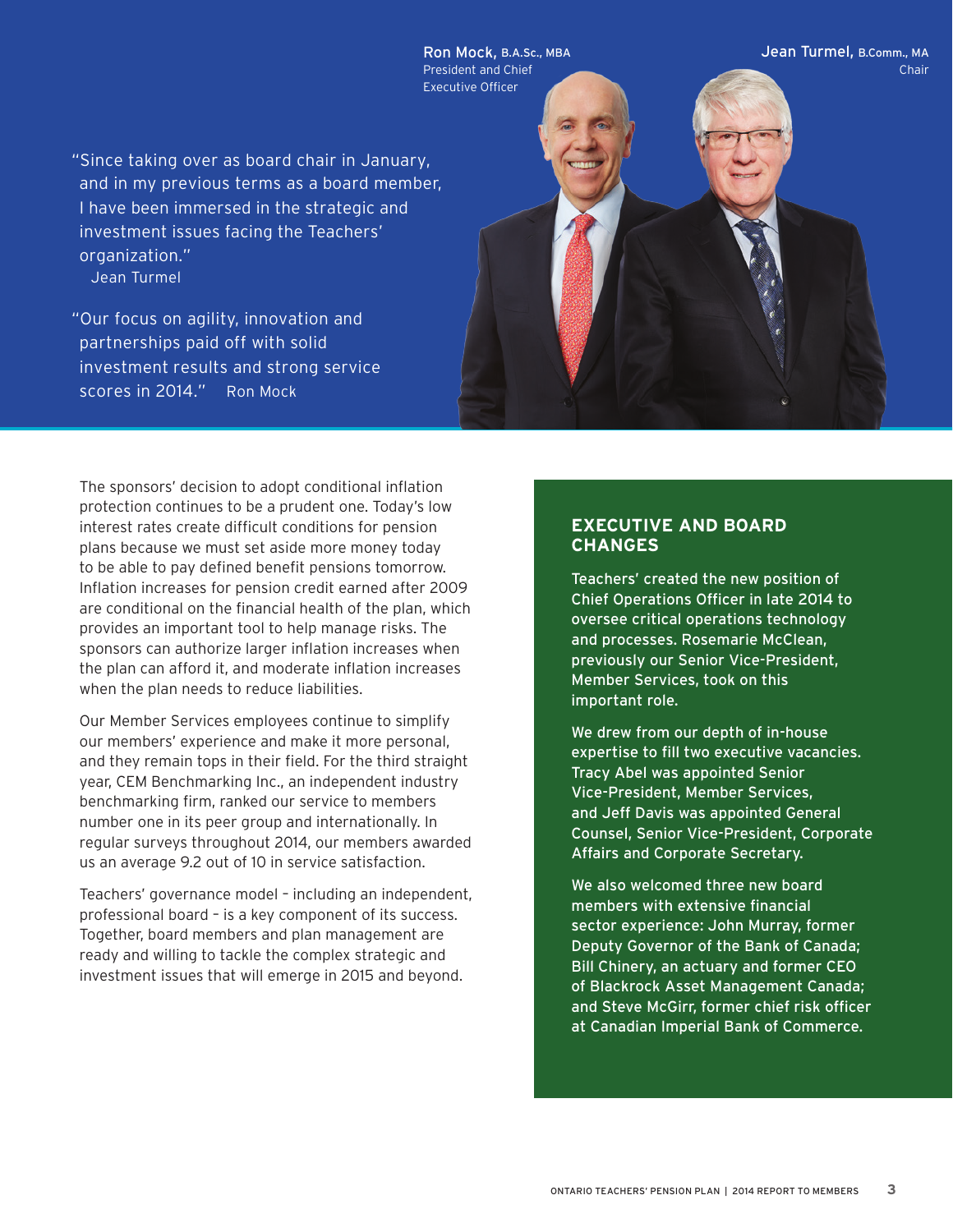### **PLAN FUNDING**

The plan had a preliminary funding surplus of \$6.8 billion at January 1, 2015. This is equal to 104% of the assets required to pay future pensions to all members, based on current contribution rates and levels of inflation protection.

The combination of strong investment returns and plan changes created the plan's second consecutive preliminary funding surplus. In 2014, OTF and the Ontario government filed a funding valuation with the regulators, using a \$5.1 billion preliminary surplus to partially restore inflation protection for those members with service after 2009 (including recent retirees). Members will be notifed should the sponsors decide to file the latest funding report with the regulatory authorities.

#### PRELIMINARY FUNDING VALUATION As at January 1, 2015



This table shows some important member changes since the plan's inception that affect funding.

#### FUNDING VARIABLES 25-YEAR COMPARISON

|                                                           | 1990     | 2014       |
|-----------------------------------------------------------|----------|------------|
| Average retirement age                                    | 58       | 59         |
| Average starting pension                                  | \$29,000 | \$44,000   |
| Average contributory years at retirement                  | 29       | 26         |
| Expected years on pension                                 | 25       | 31         |
| Ratio of active teachers to pensioners                    | 4 to 1   | $1.4$ to 1 |
| Average contribution rate                                 | 8.0%     | 12.3%      |
| Increase in contributions required for 10% loss in assets | 1.9%     | 4.6%       |

#### **DID YOU KNOW?**

A funding valuation is an assessment of the fnancial health of a pension plan at a particular date. Teachers' funding valuation:

- looks ahead more than 70 years;
- is prepared by an independent actuary;
- projects members' future contributions, benefits and their cost;
- is fled with government authorities at least every three years.



**Visit [otpp.com/planfunding](https://otpp.com/planfunding) and [FundingYourPension.com](https://FundingYourPension.com) for more information on plan funding**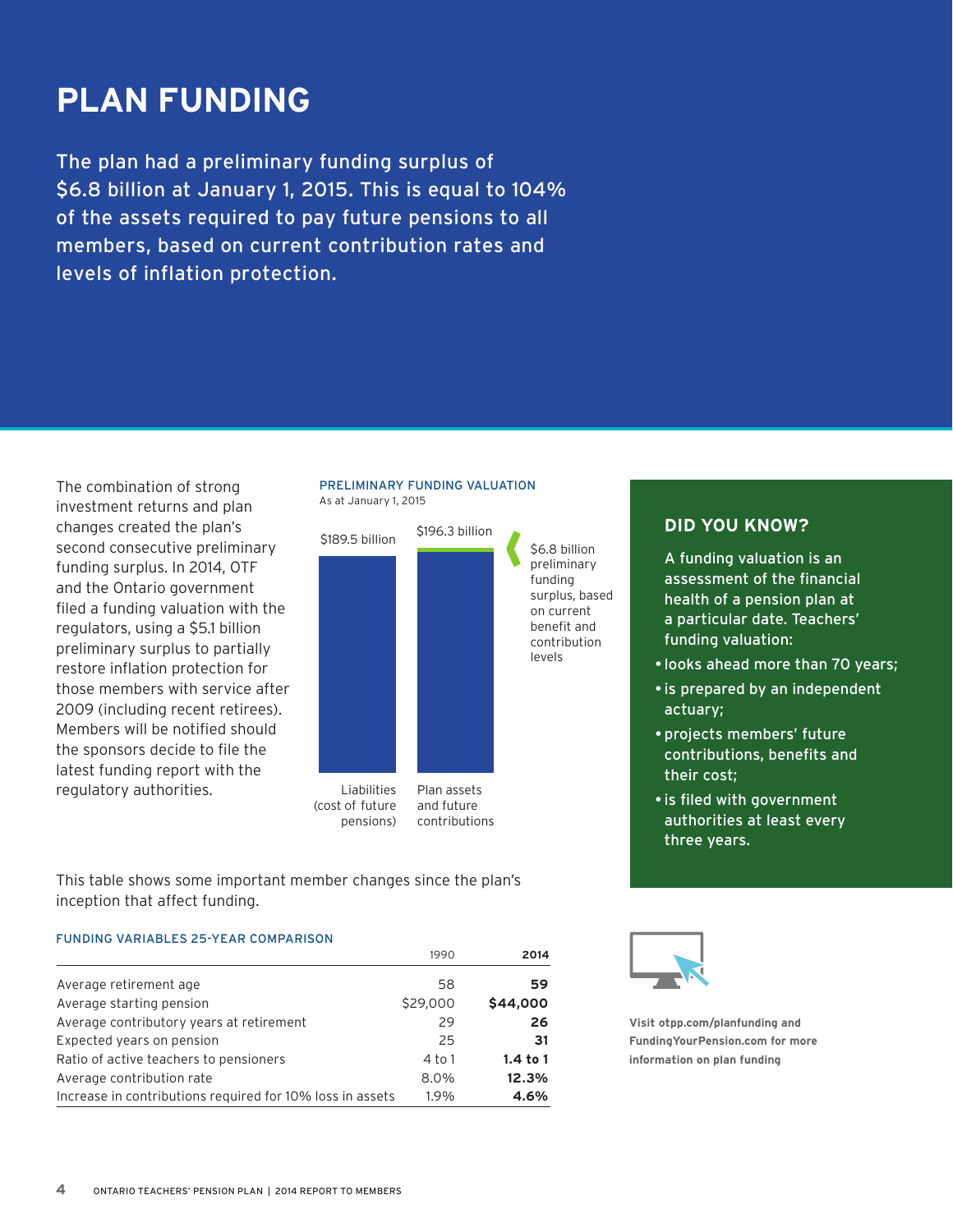Tracy Abel, BA, MBA Senior Vice-President,

### **MEMBER SERVICES MEMBER SERVICES**

Outstanding service to members is central to our mission. We deliver personalized service through digital communications and direct service channels to meet members' needs at different stages of their lives.

"We strive to provide our members with exceptional service and innovative features, while administering one of the largest payrolls in Canada."



Our efforts continue to produce consistently high service scores. With more than 1,200 member interactions every day, 61% of members surveyed last year gave us 10 out of 10.





- **<sup>17</sup>%** 9/10 Very Satisfied
- **<sup>18</sup>%** 7–8/10 Satisfied
	- **<sup>4</sup>%** 6 and Under Neutral or Not Satisfied

Pensioners are a growing proportion of the overall membership.

**42**  Average age of a teacher

**71**  Average age of a pensioner **135**  Number of pensioners aged 100 years or more at end of 2014

# \$5.3 **billion** Pension benefits paid in 2014

#### **DIGITAL TOOLS**



Teachers' mobile applications cater to various stages of a teacher's life. BabySteps – the latest arrival in the app

family – enables women on maternity leave to track pension service they can buy back, and features tips and information from parenting experts.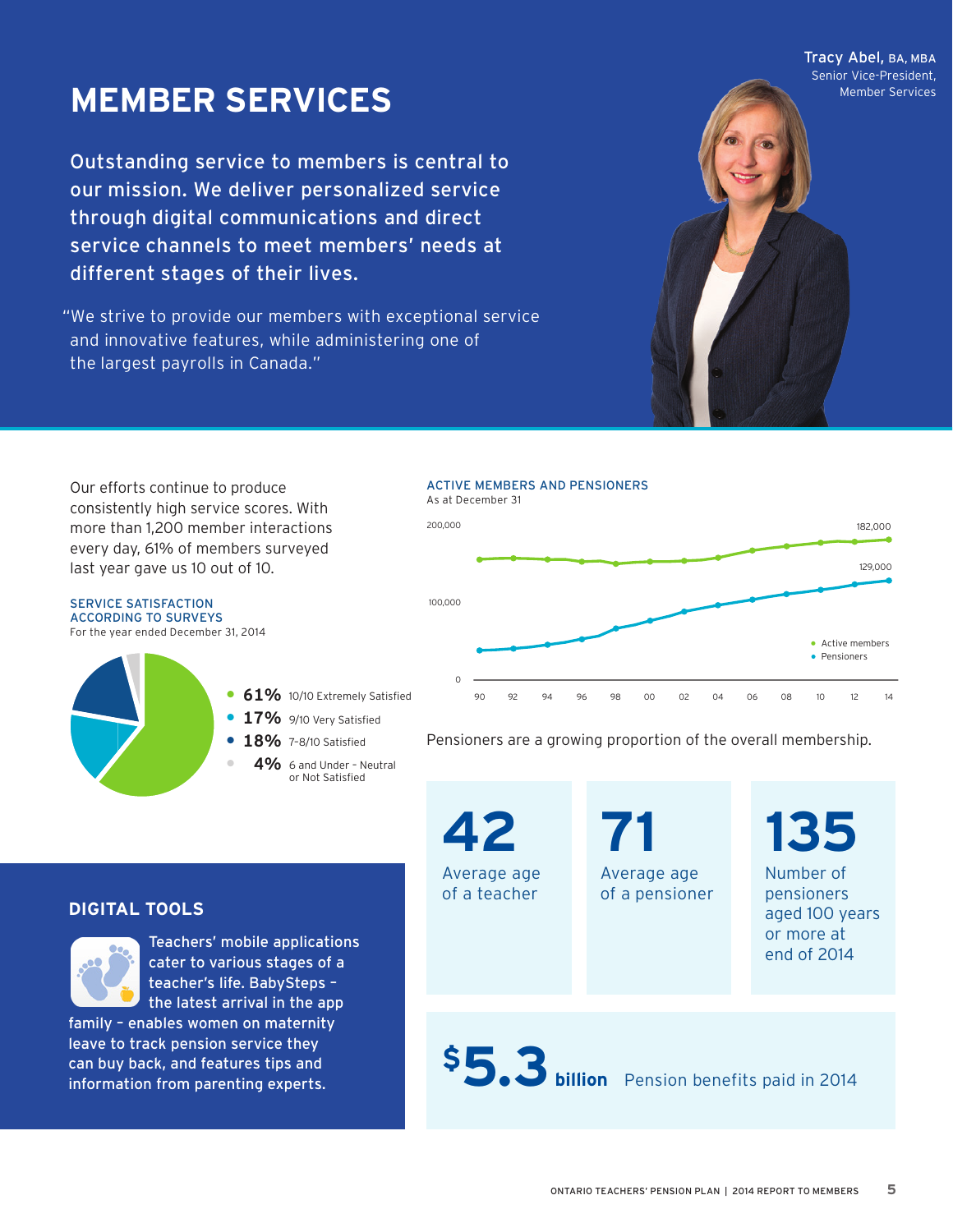#### Neil Petroff, BBA, MBA Executive

Vice-President, Investments and Chief Investment Officer

### **INVESTMENTS**

In 2014, Teachers' earned an 11.8% rate of return and generated \$16.3 billion of investment income from its diversified portfolio. We are a globally active, responsible investor with holdings in more than 50 countries.

"I'm proud of all the professionals who contributed to Teachers' fine investment record over 25 years. It's a testament to hard work, our long-term focus and our bench strength."



#### PENSION FUNDING SOURCES SINCE 1990



- **<sup>10</sup>%** Member Contributions
- **<sup>12</sup>%** Government/Employer Contributions\*
- **<sup>36</sup>%** Investments Active Management
- **<sup>42</sup>%** Investments Benchmark

\*Includes 1% original plan defcit funding.

Approximately three-quarters of the money required to pay members' pensions come from investments.

#### **BENCHMARKS**

Benchmarking allows investment strategies and activities to be measured for effectiveness relative to the risks taken. A complete list of benchmarks is available at [otpp.com/benchmarks](https://otpp.com/benchmarks).

#### INVESTMENT PERFORMANCE

| (percent)    | 2014 | 2013 | 4-Year | 10-Year | Since<br>Inception |
|--------------|------|------|--------|---------|--------------------|
| Total return | 11.8 | 10.9 | 11.7   | 8.6     | 10.2               |
| Benchmark    | 10.1 | 9.3  | 10.0   | 72      | 8.0                |

We exceeded our total-fund benchmark return in 2014. Our largest asset groups delivered strong returns, beating or matching their benchmarks: equities returned 13.4%, fixed income investments returned 12% and real assets (real estate and infrastructure) returned 10.8%.

#### **RESPONSIBLE INVESTING**

Environmental, social and governance (ESG) factors can affect investment returns as well as Teachers' reputation. We evaluate ESG factors alongside other risks and opportunities in our investment process.

A new report, Responsible Investing Principles in Practice, introduces the principles that guide us, and gives examples of these principles in action. Read the report on [otpp.com/responsible](https://otpp.com/responsible) or contact us for a print copy.

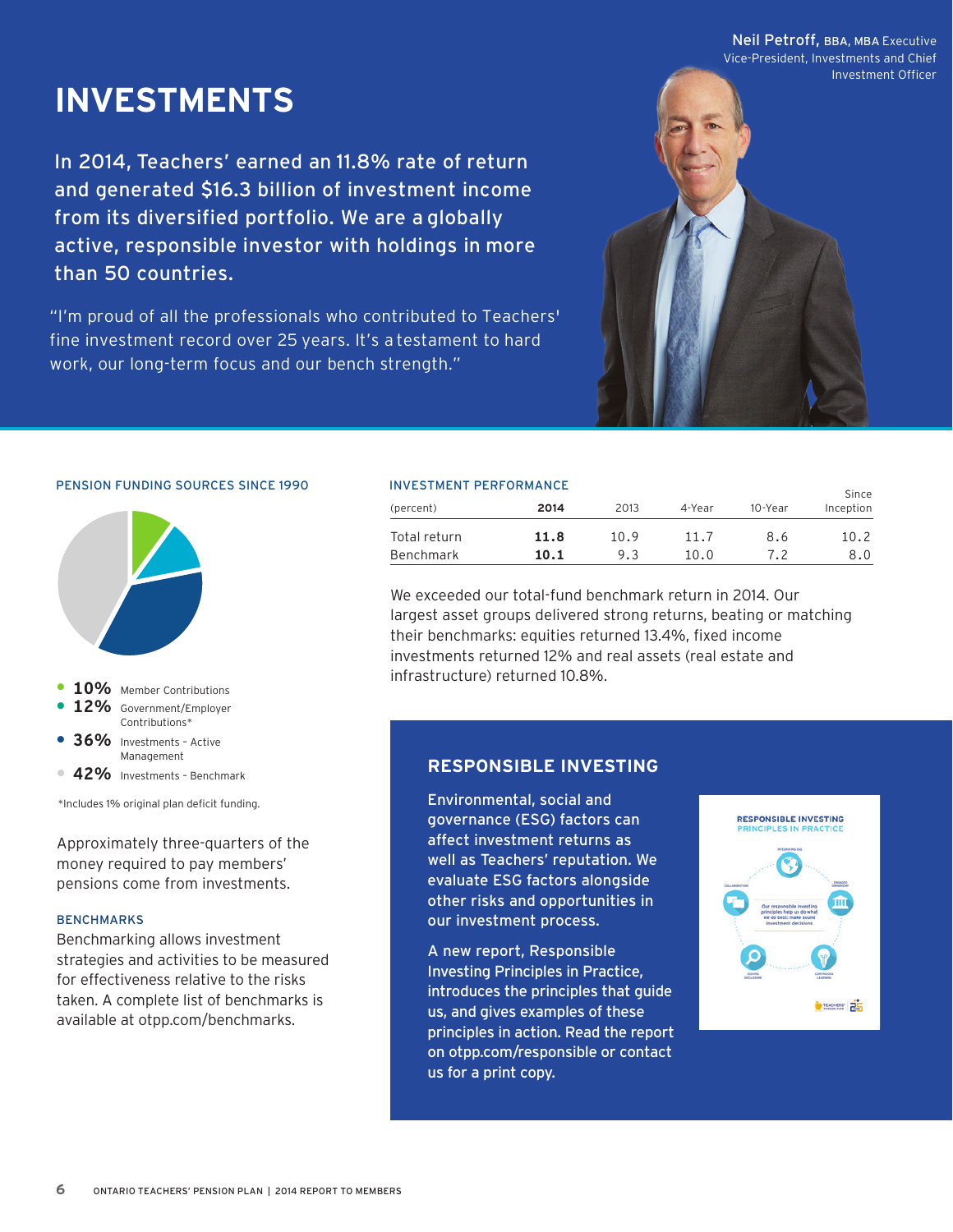### **MAJOR INVESTMENTS**

All figures as at December 31, 2014

#### Bonds and real-return instruments

(Canadian \$ billions)

| Government of Canada bonds                                                                                                                                                                                                                                                                                                                                        |                                                    |
|-------------------------------------------------------------------------------------------------------------------------------------------------------------------------------------------------------------------------------------------------------------------------------------------------------------------------------------------------------------------|----------------------------------------------------|
| Canadian inflation-sensitive bonds, notes and mortgages<br>Provincial bonds<br>Canadian and international corporate bonds<br>Canadian treasury bills<br>International government and real-return bonds and debt<br>Commercial paper and bank notes                                                                                                                | \$23.0<br>20.4<br>10.0<br>7.9<br>3.6<br>3.4<br>1.4 |
| Top 10 private companies and partnerships<br>Baldr Fund Inc.<br>Copenhagen Airport A/S<br>Empresa de Servicios Sanitarios del Bio-Bio S.A.<br>Esval S.A.<br>GCT Global Container Terminals Inc.<br>Hancock Timber Resource Group<br>Orbis SICAV Global Equity Fund<br>Resource Management Service Inc.<br>Scotia Gas Networks plc<br>The Brussels Airport Company |                                                    |
| Top 10 real estate properties<br>Chinook Centre, Calgary<br>Le Carrefour Laval, Montreal<br>Les Promenades St. Bruno, Montreal<br>Markville Shopping Centre, Markham<br>Pacific Centre, Vancouver<br>Polo Park Mall, Winnipeg<br>Rideau Centre, Ottawa<br>Sherway Gardens, Toronto<br>Toronto Eaton Centre, Toronto<br>Toronto-Dominion Centre, Toronto           |                                                    |
|                                                                                                                                                                                                                                                                                                                                                                   |                                                    |

#### Corporate shares/units over \$150 million (Canadian millions)

| <b>Security Name</b>                        | <b>Shares</b> | Fair Value |
|---------------------------------------------|---------------|------------|
| The Macerich Company                        | 17.2          | \$1,658.6  |
| Bank of America Corporation                 | 63.7          | 1,320.5    |
| Multiplan Empreendimentos Imobiliarios S.A. | 54.8          | 1,142.0    |
| iShares MSCI Emerging Markets Index         | 20.5          | 952.7      |
| Hudson's Bay Company                        | 30.7          | 754.9      |
| <b>ISS A/S</b>                              | 22.4          | 750.7      |
| INC Research Holdings, Inc.                 | 24.9          | 672.9      |
| JD.com, Inc.                                | 22.1          | 592.1      |
| Microsoft Corporation                       | 7.0           | 374.8      |
| Wells Fargo & Company*                      | 5.3           | 303.8      |
| Nissan Shatai Co., Ltd.                     | 20.1          | 286.1      |
| <b>General Motors Company</b>               | 6.4           | 258.5      |
| Volkswagen AG                               | 0.9           | 239.3      |
| JPMorgan Chase & Co.*                       | 3.3           | 238.8      |
| American International Group, Inc.          | 3.6           | 236.8      |
| <b>TMX Group Limited</b>                    | 4.6           | 235.0      |
| Danone                                      | 2.9           | 222.6      |
| Amazon.com, Inc.                            | 0.6           | 219.7      |
| Samsung Electronics Co., Ltd.               | 0.2           | 212.7      |
| Compagnie Financière Richemont SA           | 2.1           | 212.4      |
| Zalando SE                                  | 0.7           | 210.6      |
| <b>Barclays PLC</b>                         | 47.7          | 209.8      |
| Grupo BTG Pactual                           | 16.6          | 203.4      |
| <b>ACE Limited</b>                          | 1.5           | 198.7      |
| Citigroup Inc.                              | 3.2           | 198.5      |
| The Walt Disney Company                     | 1.8           | 198.2      |
| Aircastle Limited                           | 7.9           | 195.2      |
| Google Inc.                                 | 0.3           | 194.6      |
| Daimler AG                                  | 2.0           | 191.7      |
| Twenty-First Century Fox, Inc.              | 4.2           | 188.2      |
| Thermo Fisher Scientific Inc.               | 1.3           | 186.1      |
| Macdonald, Dettwiler and Associates Ltd.    | 2.0           | 185.4      |
| European Aeronautic Defence and             |               |            |
| Space Company NV                            | 3.2           | 184.8      |
| Baidu, Inc.                                 | 0.7           | 183.2      |
| Metlife, Inc.                               | 2.9           | 179.2      |
| Tripadvisor, Inc.                           | 2.1           | 177.4      |
| Capital One Financial Corporation*          | 1.9           | 175.2      |
| Credit Suisse Group AG                      | 5.9           | 173.7      |
| Exor S.p.A                                  | 3.6           | 173.2      |
| Western Digital Corporation                 | 1.3           | 169.4      |
| General Mills, Inc.                         | 2.7           | 169.4      |
| Hitachi, Ltd.                               | 19.3          | 167.7      |
| Constellium N.V.                            | 8.6           | 162.9      |
| Cheung Kong (Holdings) Limited              | 8.4           | 162.6      |
| Oi S.A.                                     | 42.0          | 159.6      |
| Novartis AG                                 | 1.5           | 159.4      |
| Nokia Corporation                           | 17.3          | 159.3      |
| NuVista Energy Ltd.                         | 21.5          | 159.1      |
| <b>Bunge Limited</b>                        | 1.5           | 156.4      |
| <b>BNP Paribas S.A.</b>                     | 2.2           | 153.0      |
| Telefonaktiebolaget LM Ericsson             | 10.8          | 151.0      |

\*Includes fair market value of warrants and subscription receipts.